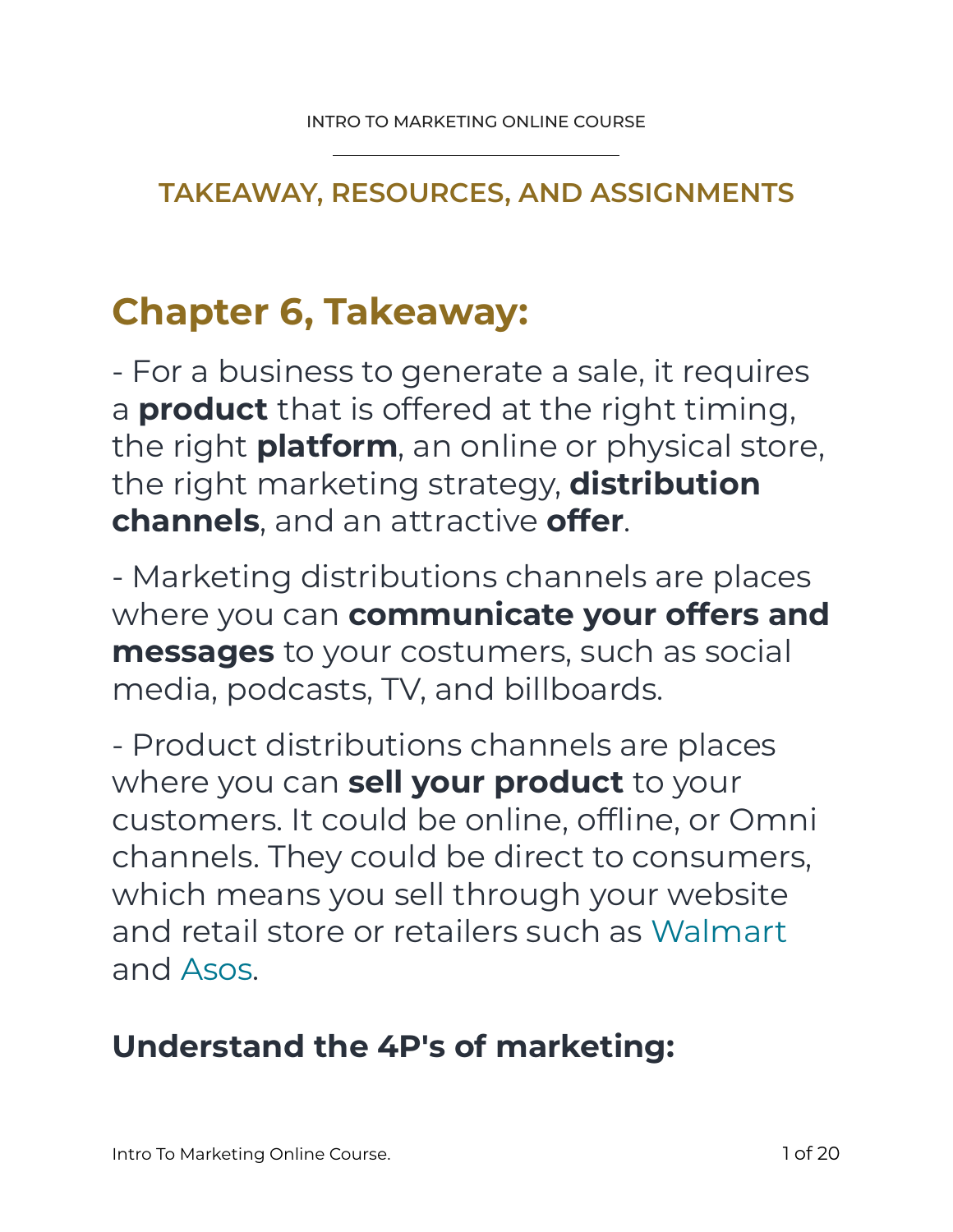To position your brand right, your marketing **4P's** should work together hand in hand to deliver a consistent message to the customer.

- **• Product:** The quality and perceived value of the product; Ingredients, materials, function, design.
- **• Price:** The price point of your product, Cheap, on a budget or premium.
- **• Placement:** The distribution channel of your product; Luxury retail, general merchandise retailer, and online.
- **• Promotion:** How do you promote and associate your product; Luxury, discount.

## **Example:**

## **Product:**

**Dior:** They make the ingredients of Dior Perfumes of high-quality materials. The design

Intro To Marketing Online Course. **2 of 20 and 2 of 20 and 2 of 20**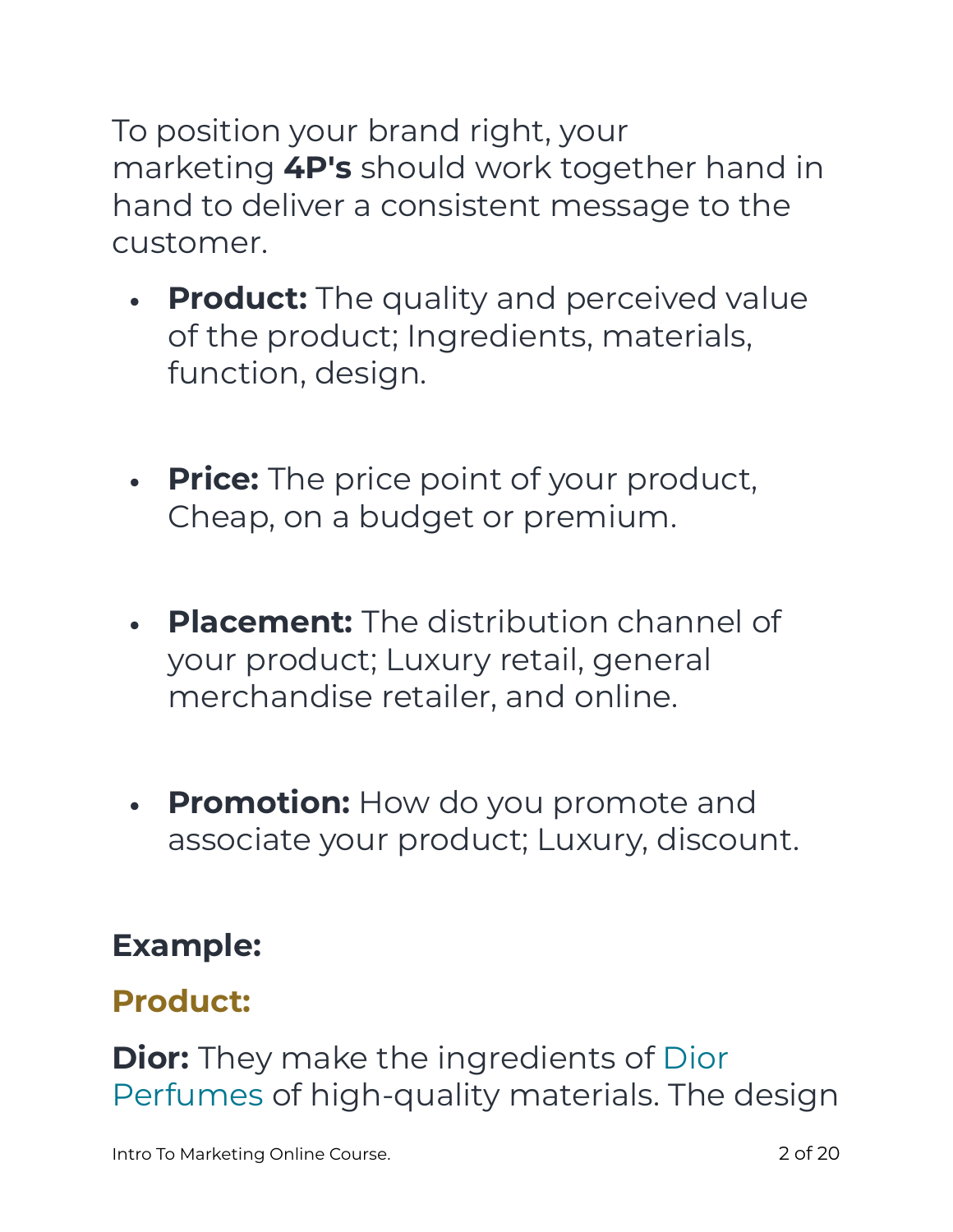of the bottle and the packaging are beautifully made to be perceived as a premium perfume product.

## **Commodity Brand:** They make the ingredients out of cheap alcohol and chemical components; the bottle is poorly designed and made of inferior quality plastic.

## **Price:**

**Dior:** Priced in the range of \$80 to \$120 per bottle. **Commodity Brand:** Priced in the range of \$3 to \$8

per bottle.

## **Placement:**

**Dior:** Only sells at Dior or luxury retail stores such as Sephora.

## **Commodity Brand:** Sells

at Walmart, Amazon, Carrefour, and general merchandise retailer.

## **Promotions:**

**Dior:** Luxury fashion magazine, celebrities partnership, fashion show, Tv Commercials.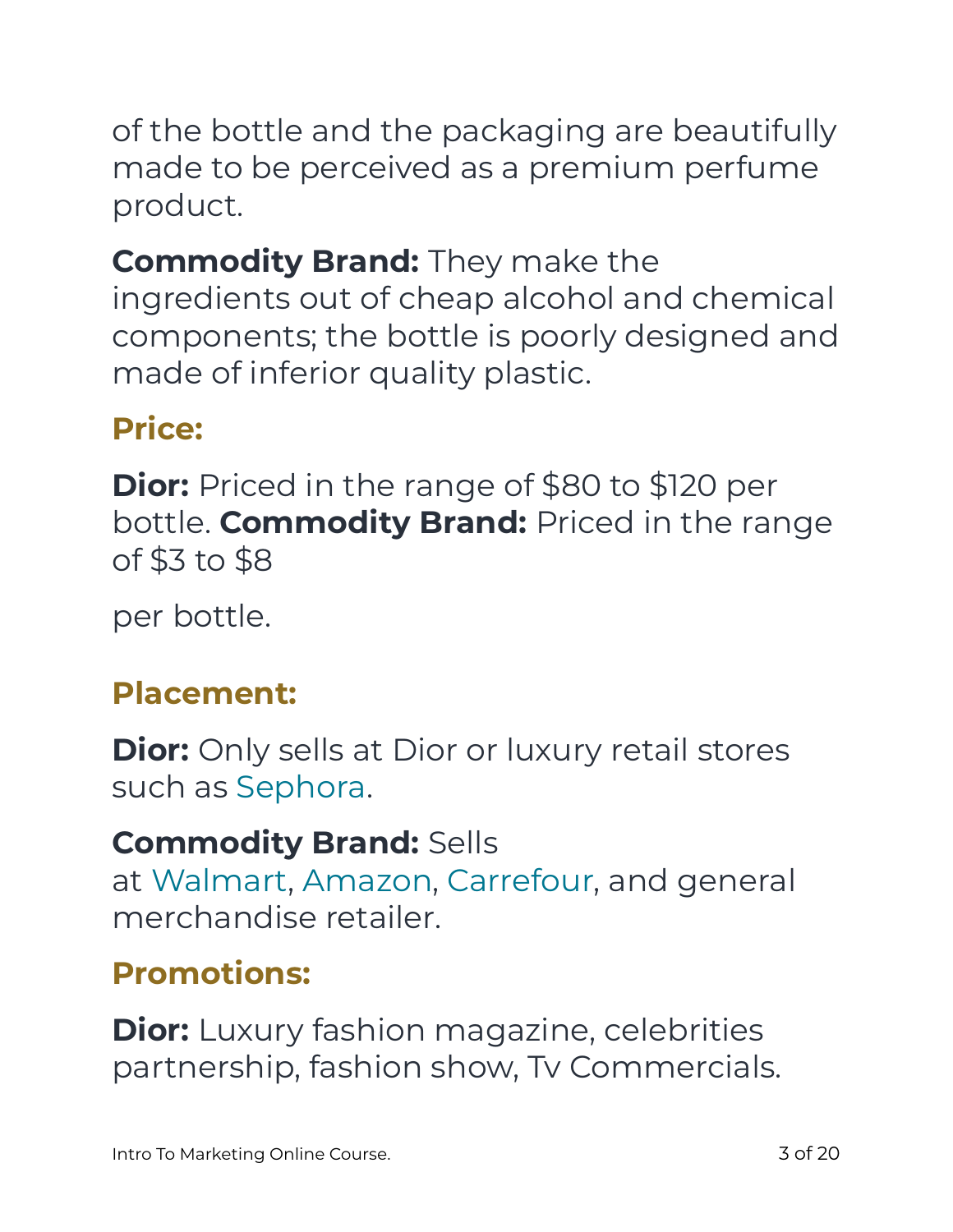**Commodity Brand: Deep discounts.** To send the right message to the right customer,

the **4P's** have to work with the brand image. You rarely see that customers visit Walmart to buy a

Dior perfume and expect to get it at a 50% discount.

Most brands are all over the place because their **positioning** is unclear to the end customer, which is frustrating to understand the brand's image and function.

#### **Understand the 3A's of marketing:**

- **• Awareness:** To sell a product, you first have to make people aware of it through promotion. If not, the brand is not visible, and people can't buy it.
- **• Availability:** Once people are aware of your product, the product needs to be available to a customer to buy through retails store or online; if not, even if people know your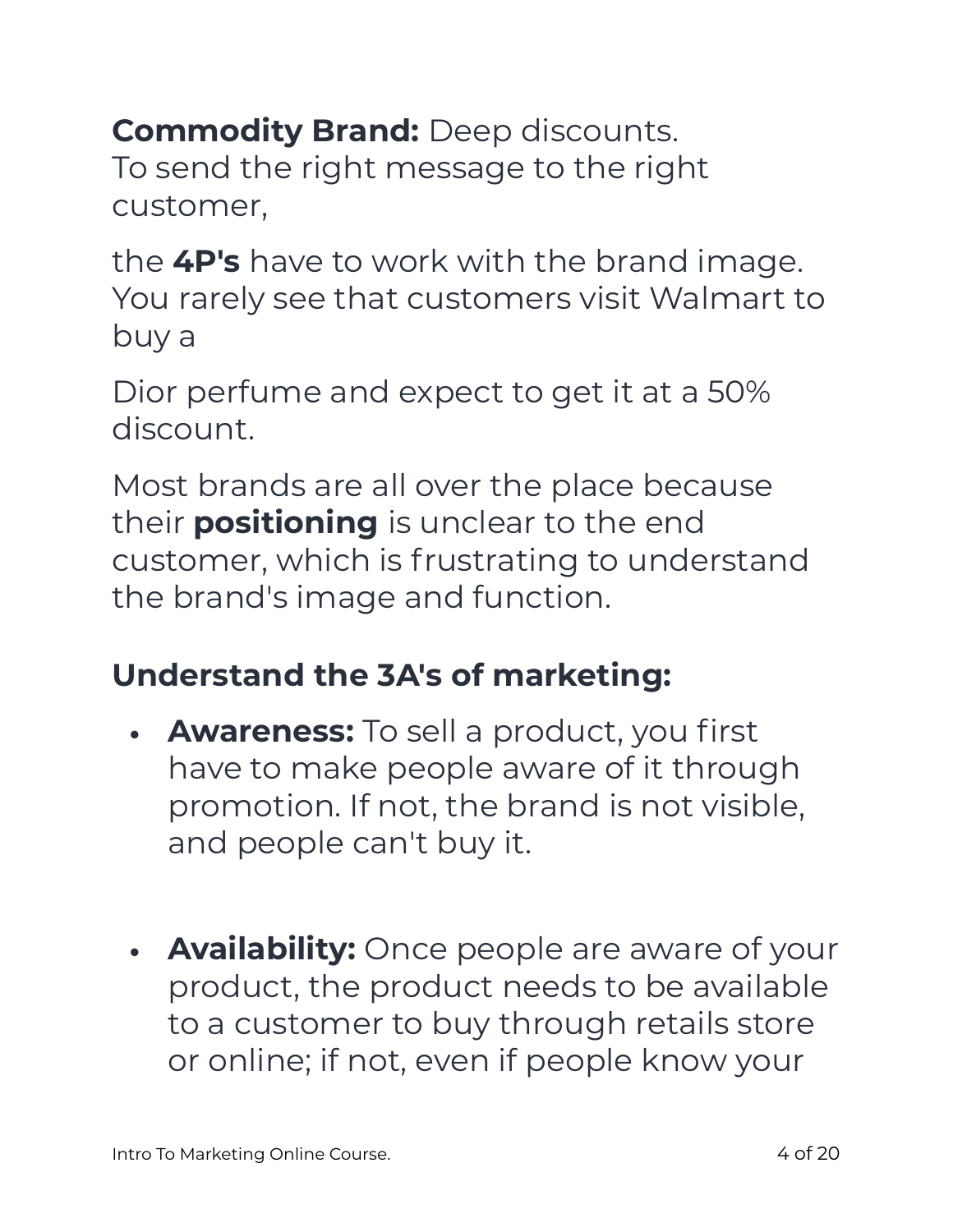product still they can't buy it.

**• Affordability:** Your customers need to afford your product, if it's for a person on a budget then it needs to fit their budget if its premium still needs to fit a specific price point; if not, people still can't buy it.

- An offer is a **packaged deal** that attracts a specific group of people with particular wants and needs.

- Buy X get Y for free.
- $\cdot$  Buy X and get Y + Free Shipping, easy returns money back guaranteed.
- $\cdot$  Buy X and get Y + Bonus A and B + easy returns money back guaranteed. **Examples:**
- Celebrate mother's day with a warm hug and a beautiful gift in your hands; enjoy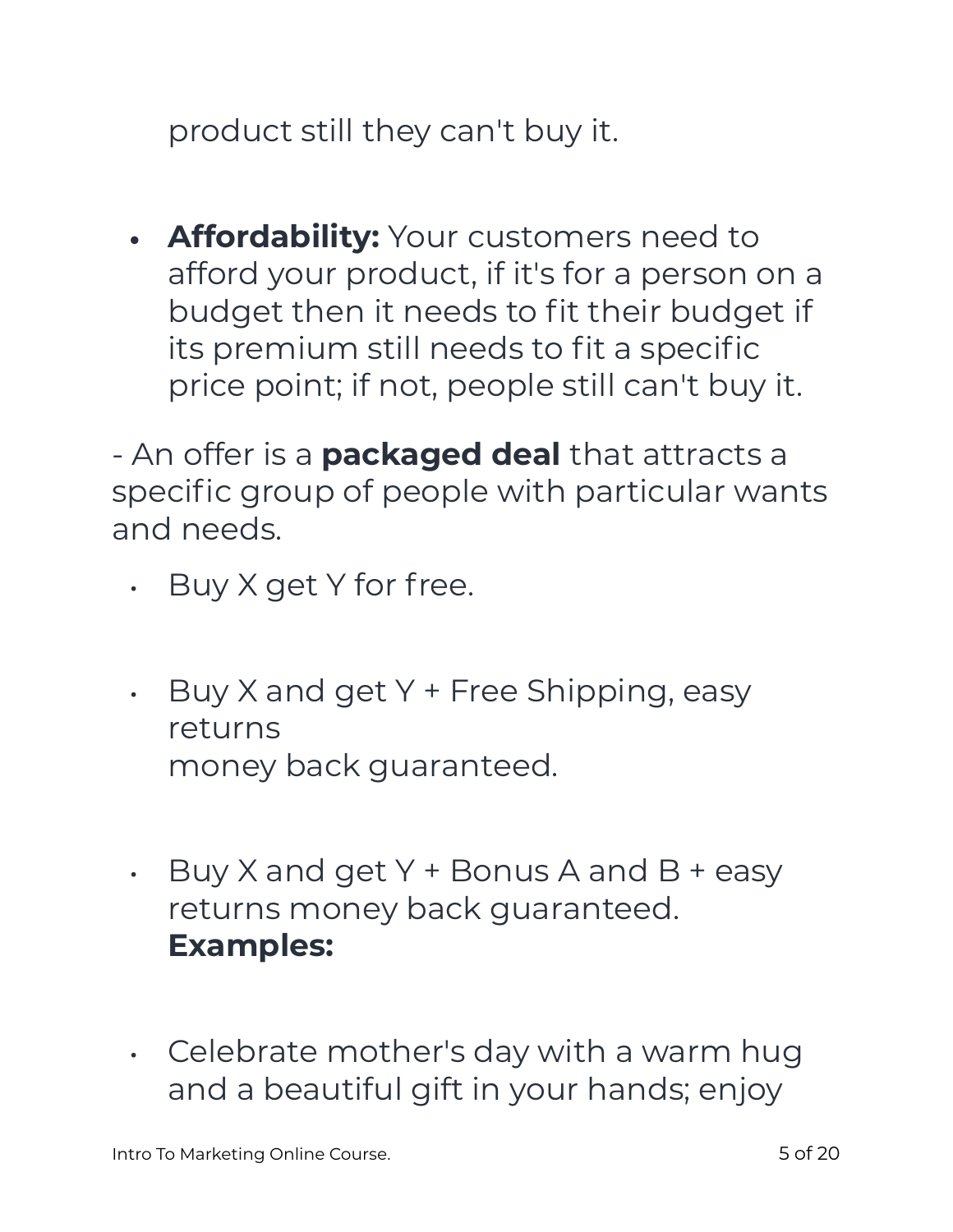50% OFF store-wide on all of our exclusive items, shop special offer now http://xx.xx offer ends at midnight PST.

• Looking for a birthday gift, but overwhelmed? Look no more, enjoy 25% OFF on hot and unique items, plus we will handle the shipping and send a beautifully handwritten gift card; it's time to gift something special they deserve.

- Always take the risk off the customer's shoulders and apply it to your competition.

- To win your customers, **you don't have to be the cheapest;** you have to be the best offer that makes sense to the customer, which means you must understand your customer's wants.

## **- Learn the difference between:**

**1. Branding**: Building complete customers' experience around a business.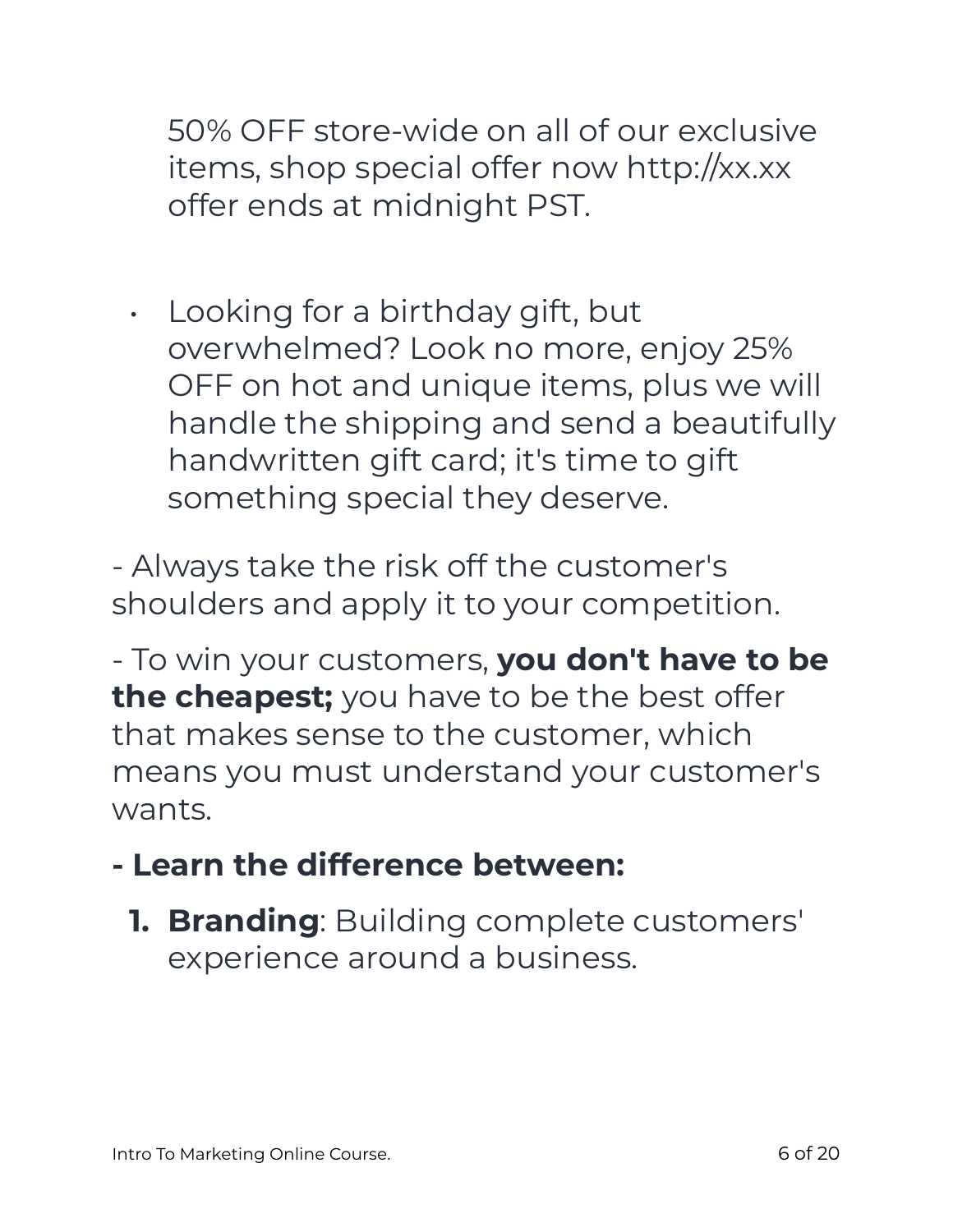- **2. Marketing**: Communicating with people your brand message and knowledge, educating your audience about your products, and attracting leads.
- **3. Selling:** Converting your leads into buying customers.

4. **Advertising:** Spending money to pull attention toward your offer through advertising channels such as Tv, social media, billboard, magazines.

#### **Branding content Vs. Direct marketing content**

**Branding content:** is content you post about your brand highlighting the lifestyle and benefits around your products and brand experience, you also position yourself as an authority by providing educational content around your industry, we post this content on your social media channels and feed.

**Direct response marketing content:** is content you create to promote an offer of your product; you show-case your products along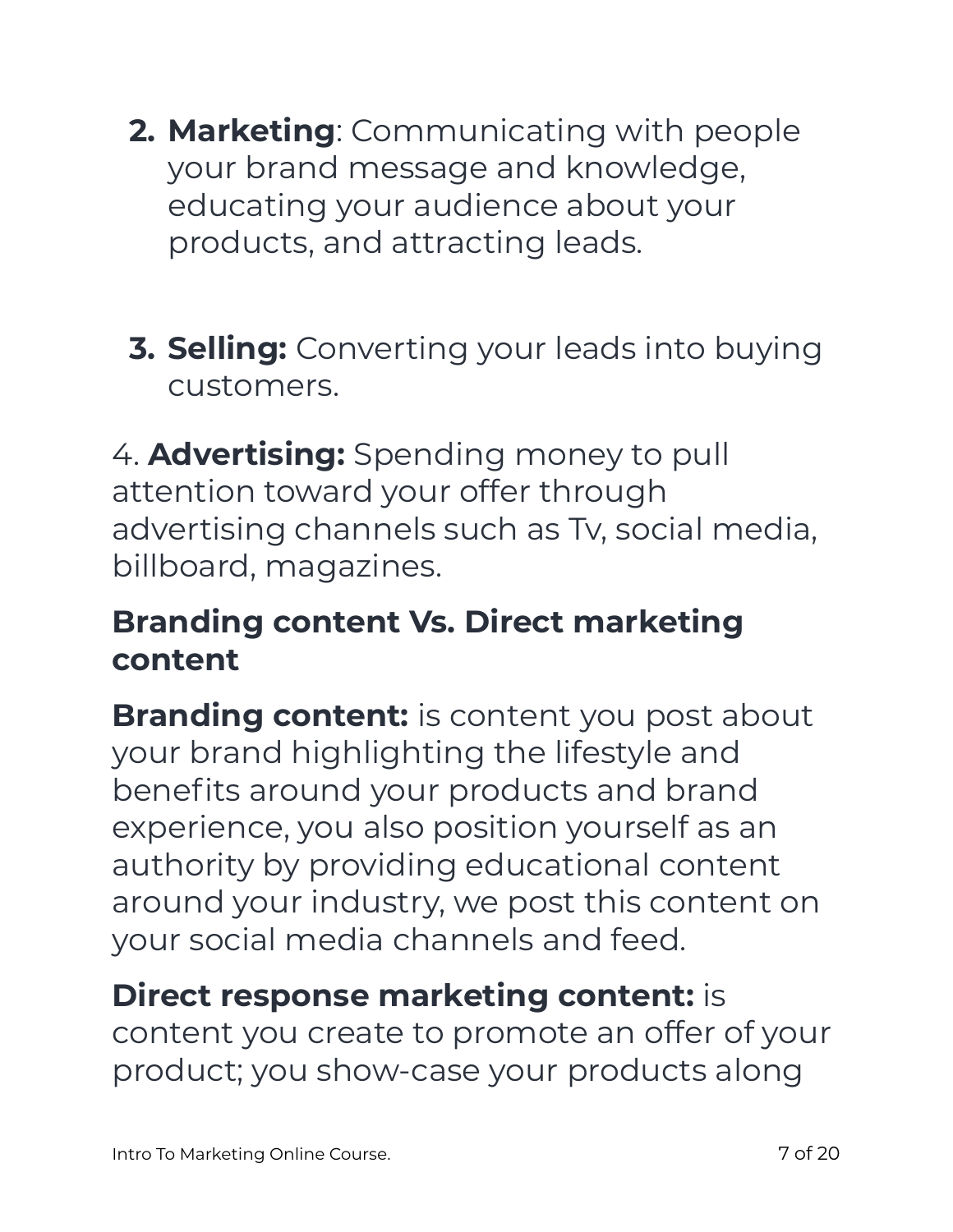with customers' testimonials and special offers such as % OFF or free shipping; we post this content through the Facebook business manager, Post mail, Radio, Billboard.

Direct response marketing needs to be measured through data and analytics if you spend \$1, you need to know the return on that \$1 in terms of brand reach, numbers of gained customers, revenue, and net profit.

## **Funnels and Process:**

**Funnel:** the steps and processes that a customer

takes from being a stranger to becoming a buyer.

There are three major systems and process that a marketer should focus on:

- **Marketing Process:** how would you make people aware of your business, engage them with your brand, and convert them into interested leads. "lead magnet and nurture relationships, prepare them for the next step."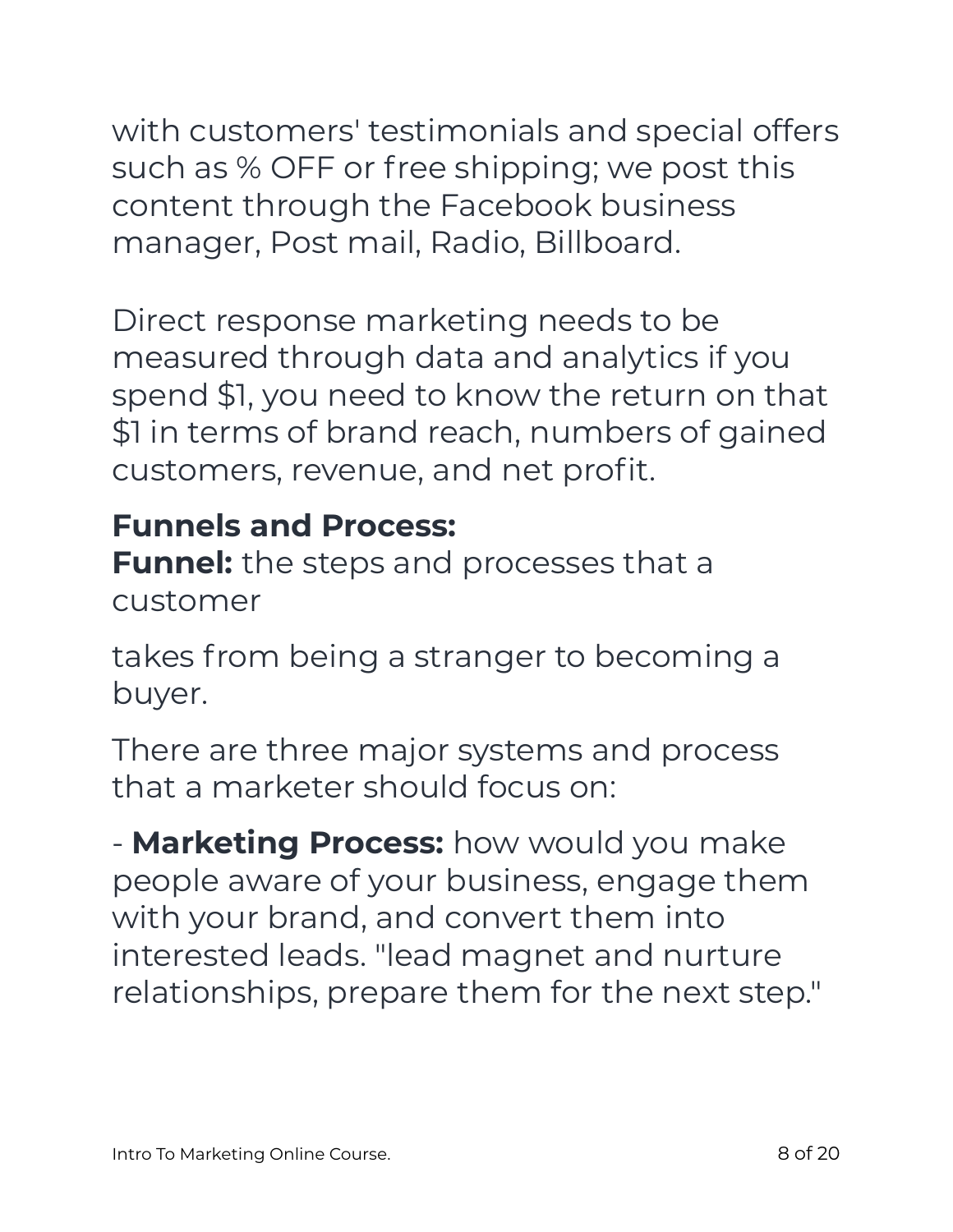The steps of a marketing system are: **1. Awareness:** you first need to make people know your brand.

**2. Interest:** you must pull enthusiasm toward your brand by promoting to the right audience.

**3. Desire:** your brand needs to be desirable by your target audience.

**4. Action:** if you have accomplished the first three steps, then a customer will take effect and become a lead.

**- Sales process:** how would you convert your leads into customers." qualifying leads and closing the sale."

The steps of a sales system are:

**1. Prospecting:** finding and reaching out to new customers. Through phone calls, events, and trade shows, the marketing department could establish this step for an online business.

**2. Connecting:** contacting your lead and starting a conversation.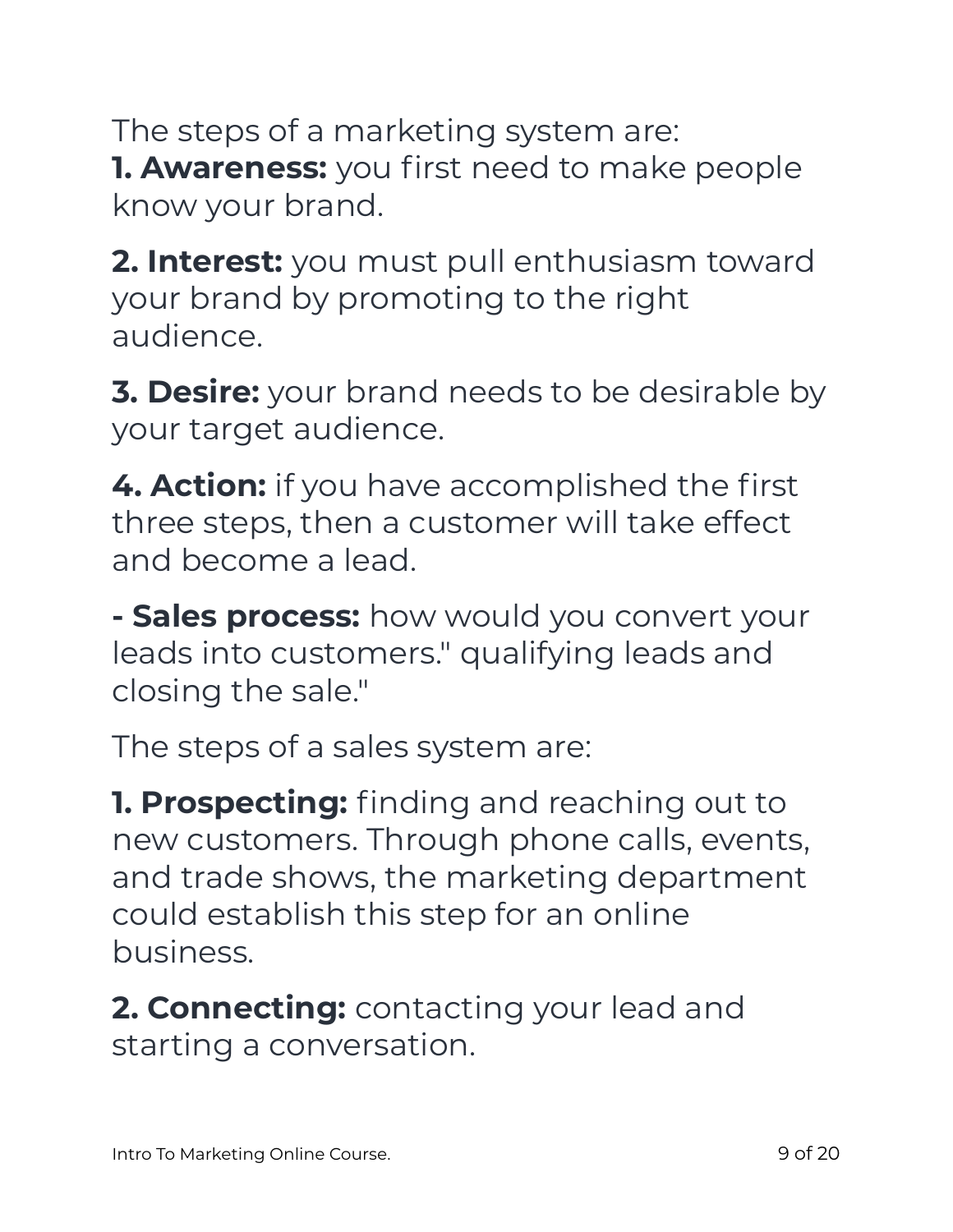**3. Discovery:** understanding the customer's wants, needs, and desires, qualifying if you are the right solution for their challenges.

**4. Presenting:** presenting your solution to the customer.

**5. Closing:** asking for the sale.

**6. Objection:** negotiating customers' concerns and

objections.

**- Service Process:** how would you fulfill, serve your customers, and turn them into advocates. The steps of the service system are:

**1. Product Fulfillment:** fulfilling what you promised includes product quality and shipping.

2. After Sales Service: providing support to customers after they purchase your product.

**3. Referral system:** asking customers for business opportunities referrals.

These systems should work together for a business to grow.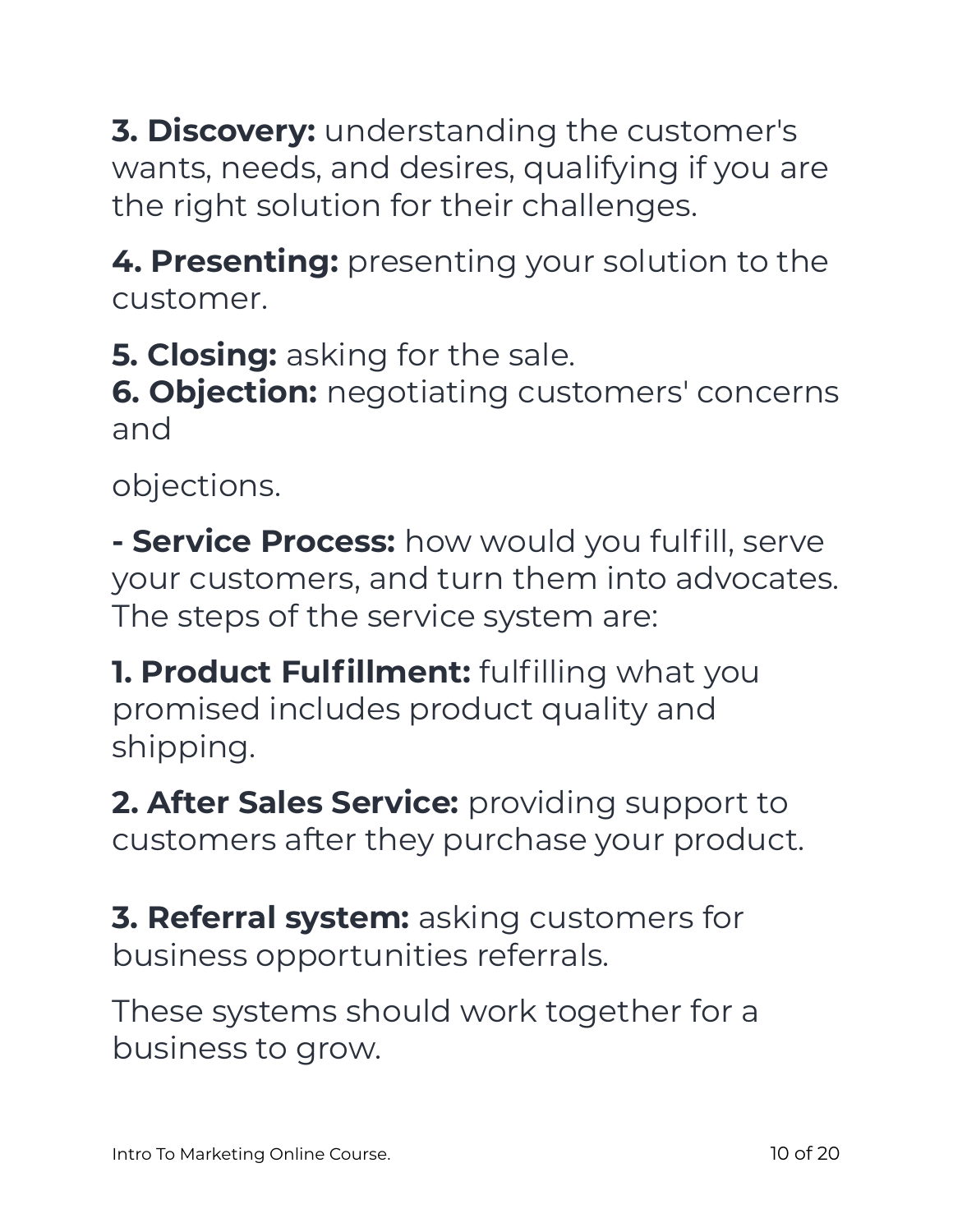## **- Understand the three critical types of audiences:**

## **1. Cold audience:**

This audience is unaware of your brand and business; we rarely communicate to this audience with a direct offer unless the price of the product is low ~ around \$50 or less, we usually attract them by a compelling and attractive proposition then walk them into the process of introducing the brand and making them getting familiar with us.

Some types of cold audiences could be:

- Facebook, Instagram, YouTube, and Google Ads are targeted with interests and keywords.
- Bloggers, Influencers, Newspapers, and Magazines advertising.
- Billboard, Banners advertising.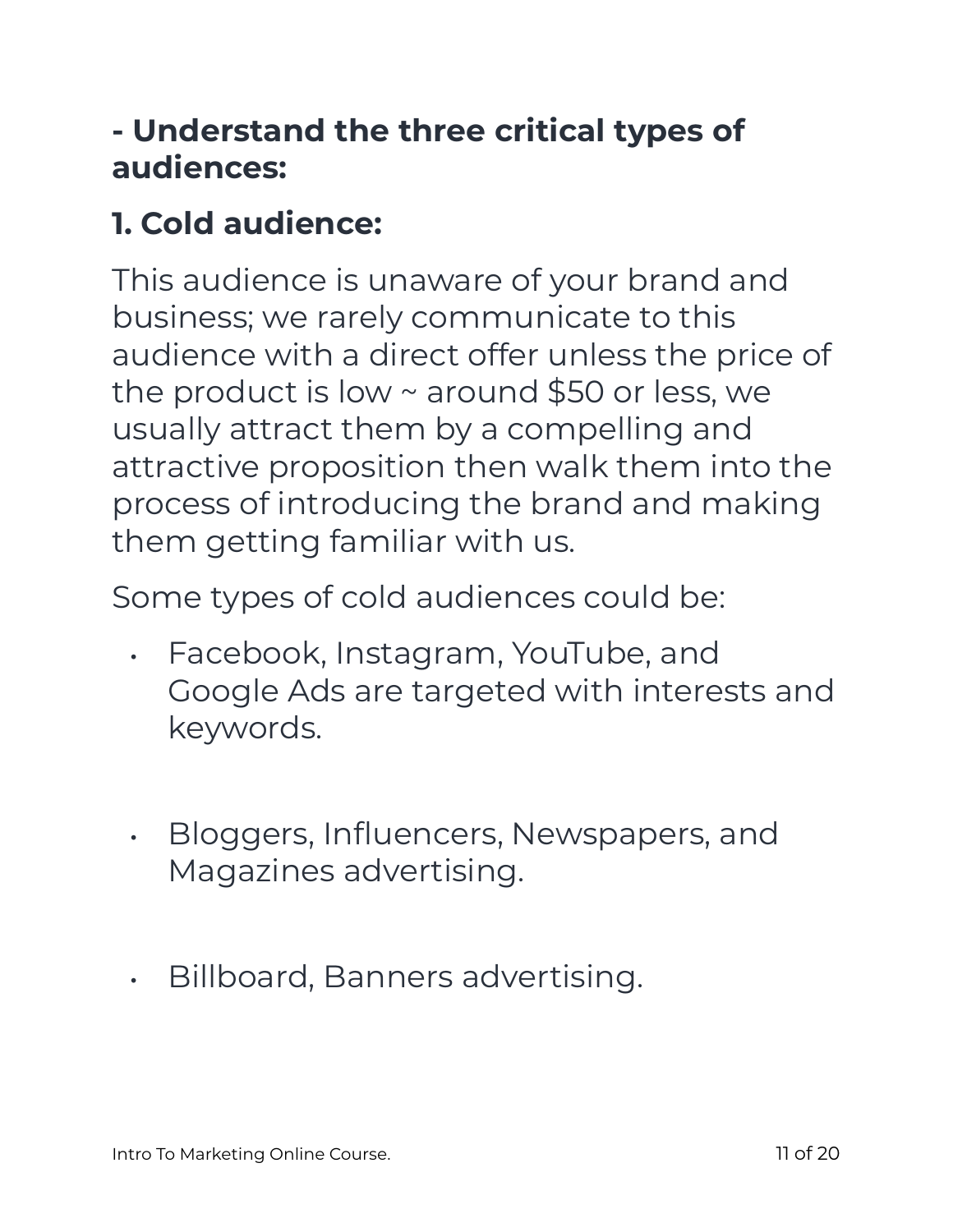• Trade shows, Events.

#### **2. Warm audience:**

This type of audience is familiar with your brand but still not ready to purchase yet; your job is to provide value, deliver educational content, and build trust. Some types of warm audiences could be:

- People who engaged with your brand or social media page.
- People who followed you on social media.
- People who opt-in to your mailing list.
- People who clicked on your ads and been re- marketed.
- People who replied to your cold email with interest in your offering.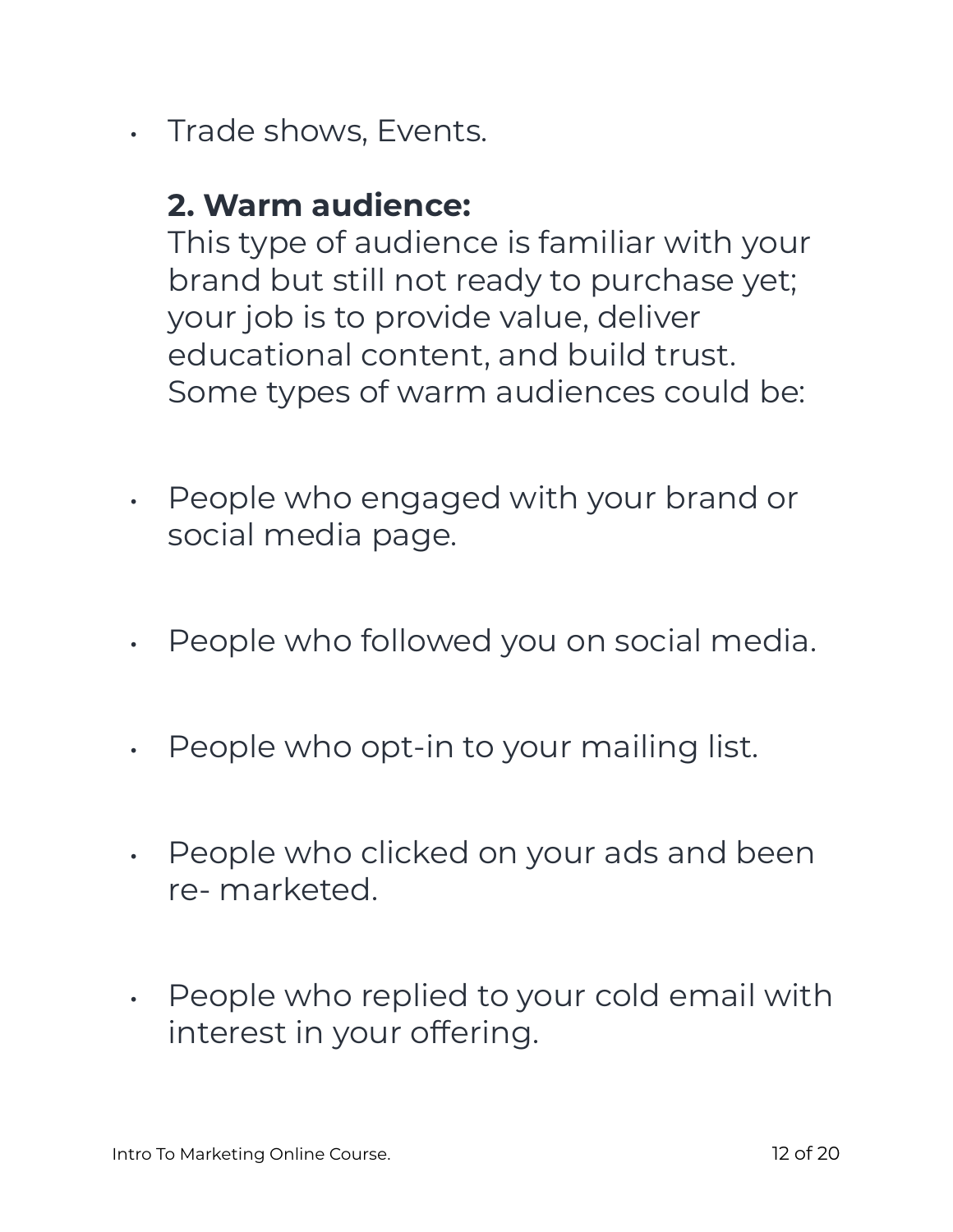- People who visited your physical store.
- People who were referred to your business by friends, affiliates, or partners.

#### **3. Hot audience:**

This audience has gone through the research phase and ready to make a purchase. Your job is to provide testimonials, answer objections, eliminate risks, and ask for the sale (close the deal) Some types of hot audience are:

- People who searched for your brand and products.
- People who add your product to the cart.

#### - **To design your funnel, focus on the following questions:**

• How would people know/hear about your products?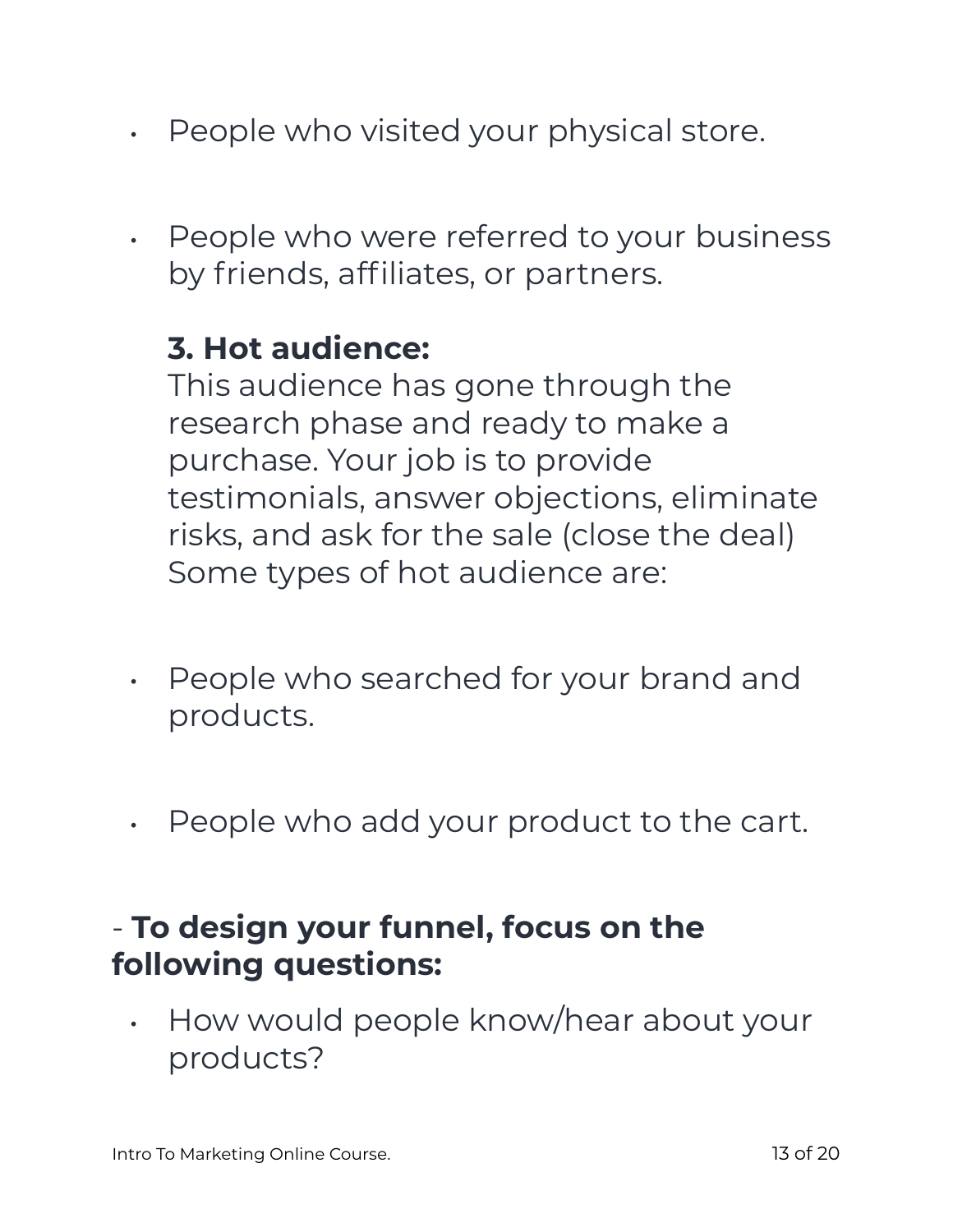- What is your offer to them that will attract their attention?
- How would you influence people to buy your product?
- How and where would people engage with your business?
- How would people buy your product?
- How and why would people keep buying your product?
- How and why would people promote your product?

#### - **Your landing page should make the customer clear about:**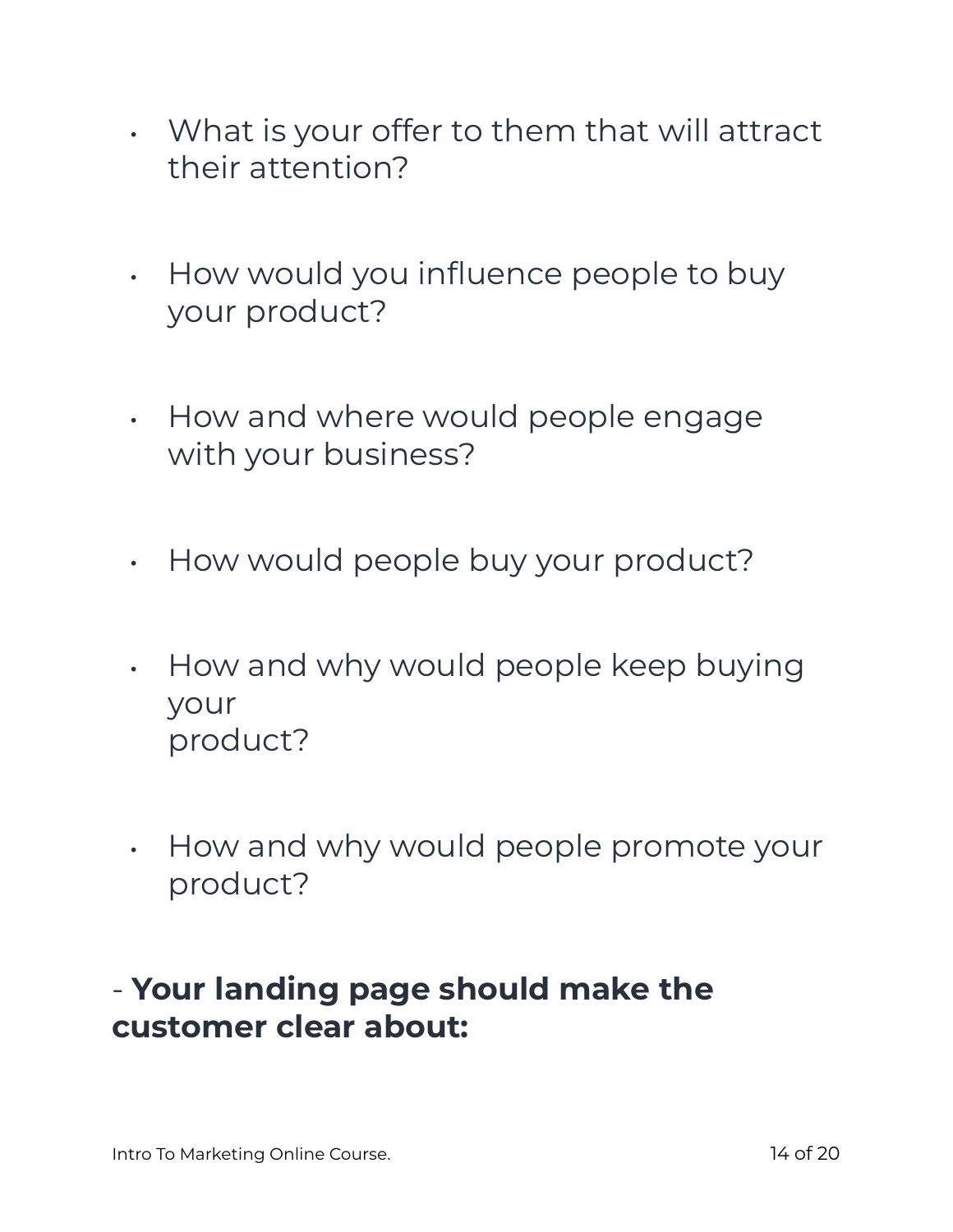- What is that I'm buying?
- How does it work?
- What are the benefits? And What can I do with it?
- How does it differ from other solutions?
- How did it work for others? And what if it does not work for me?
- What is your complete offer?
- How will you make it possible for me to buy it?

- Leverage social media and platforms advertising to **drive new customers toward your business**, only relying on organic reach is not enough, especially if you are a new business.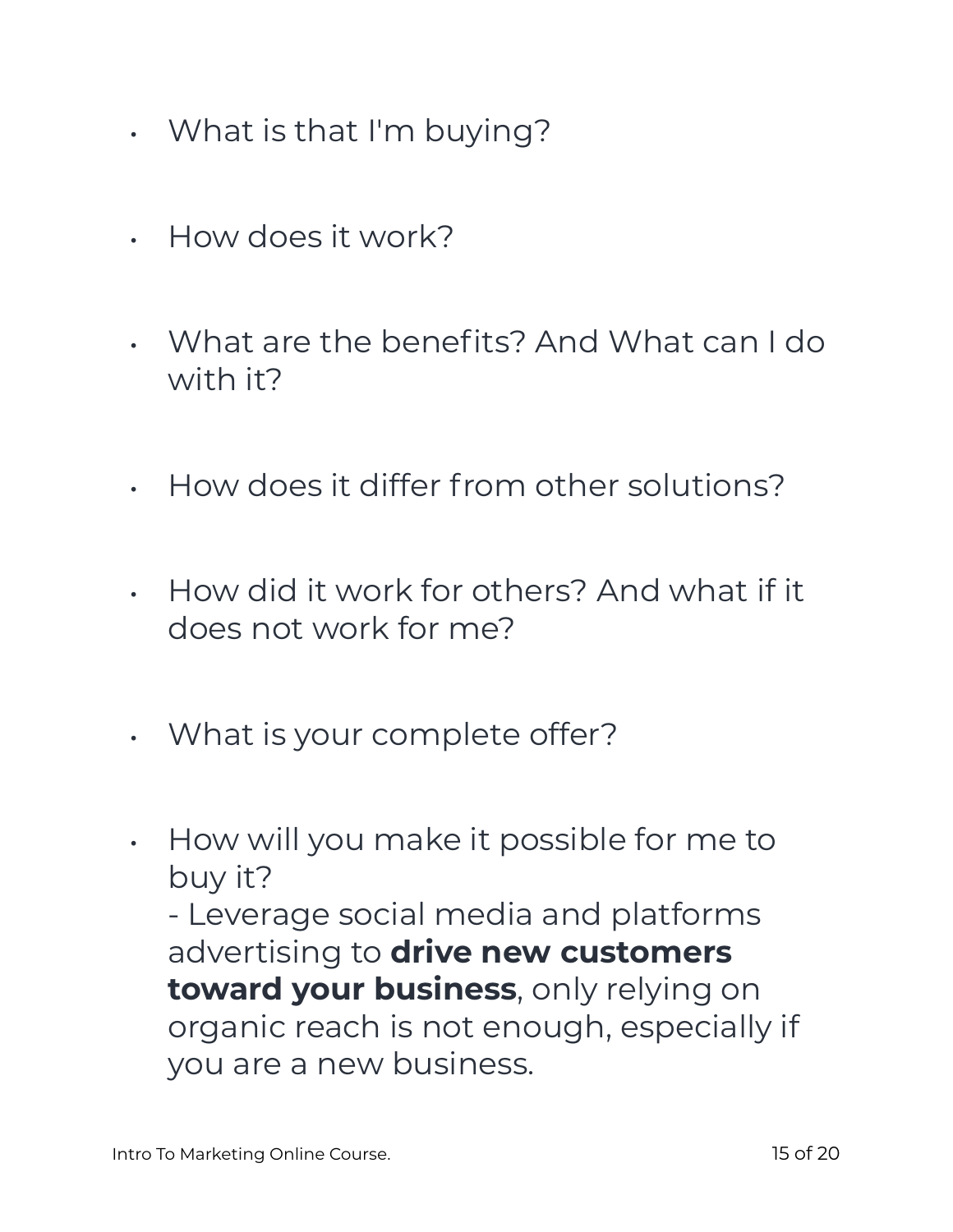- Don't **overuse discounts and promotions;** this will devalue your brand and attract the wrong

customers, think of alternative ways to adjust your offer, rather than just discounting your price.

- Always try to **up-sell and cross-sell** your customers to increase the average cart value and bottom-line profit.

## **- Product Pages to study:**

- Purple
- The 5th
- Sand Cloud
- Puravida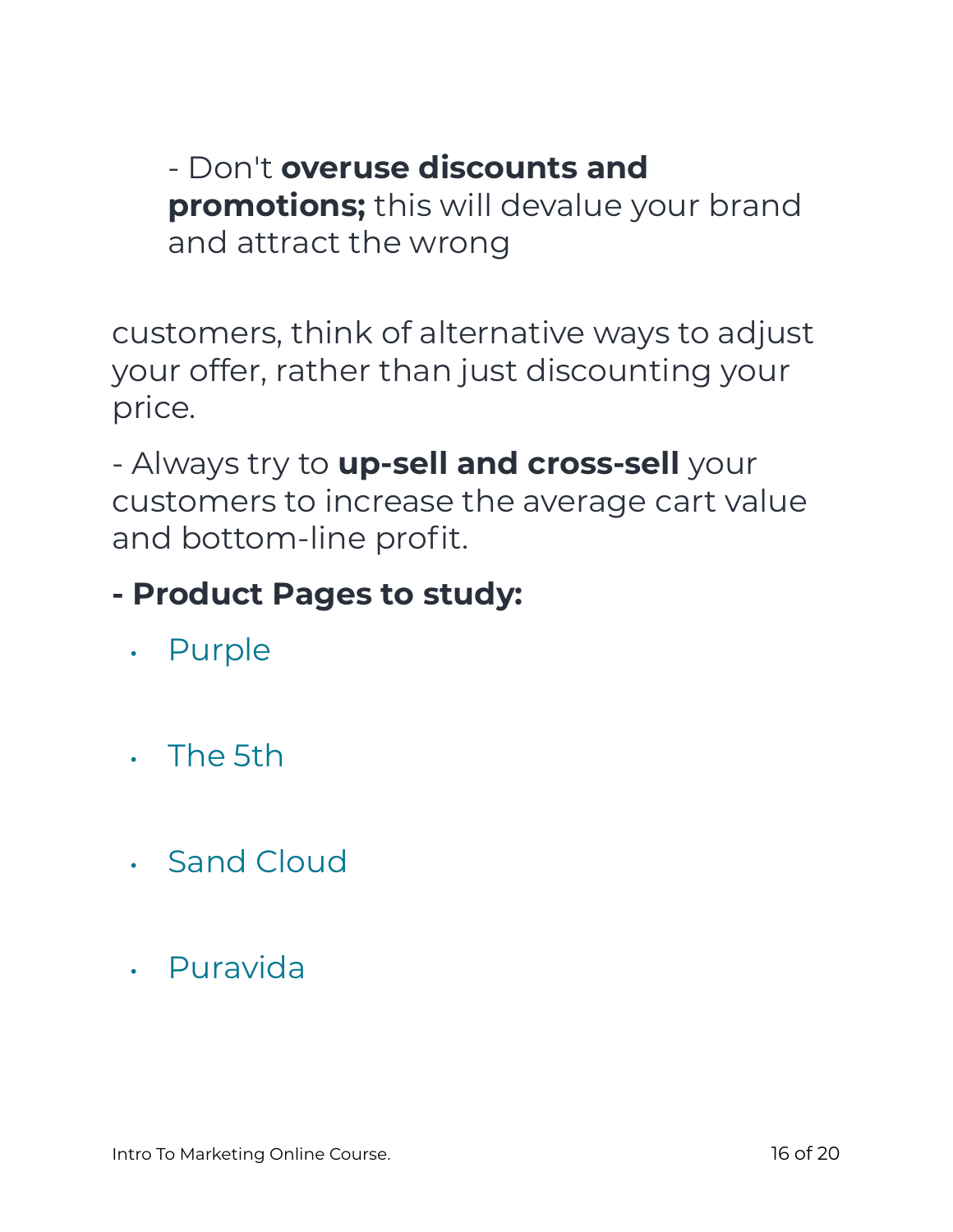- GymShark
- Levis
- AllBirds

#### **- Local Business Instagram Account:**

• Chocolate Saray

#### • The Sugar Factory

#### **- Tools:**

Non-affiliate links, you can use whatever tools that work for you.

- Answer The Public: Public questions on the web around your business topic.
- Klaviyo: Email marketing tool.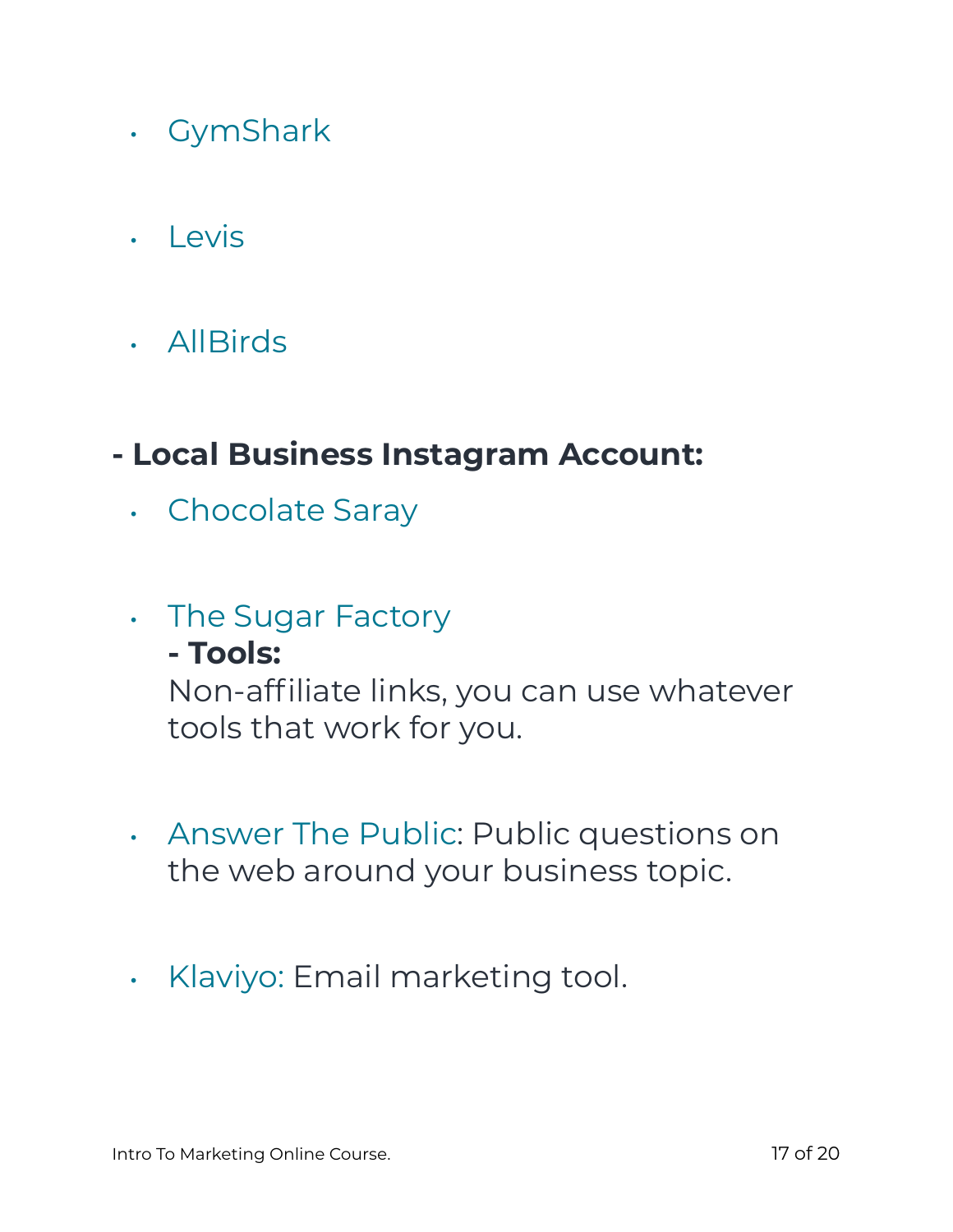- Comment Sold: Comment shopping tool.
- Referral Candy: E-commerce referral tool.
- Yotpo: Product reviews app.
- ReConvert: Up-sell & Cross Sell.
- **Resources:** 
	- Shopify Compass
	- Facebook Business Academy
	- Google Training
	- Jungle Scout Amazon Tutorials
	- Klaviyo Email Marketing Tutorials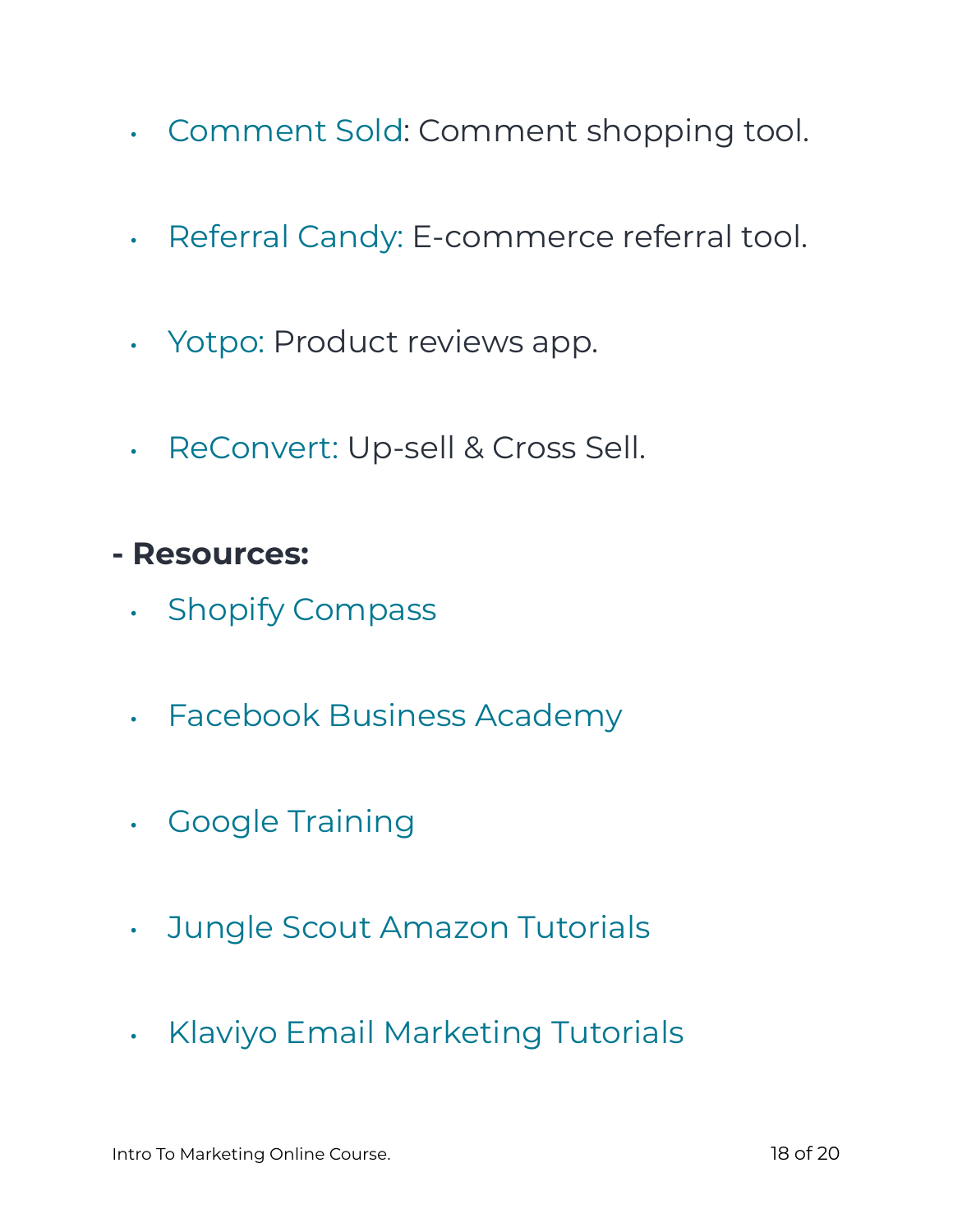**Chapter 6, Assignment** - Part1:

I would like you to fool yourself into buying a product, search for whatever product you like; then I want you to notice:

- What links did you click, and why?

- How did you do the background research, which websites you searched while doing the research?

- What offer made the most sense to you, and why?

- How does the brand make itself look credible?

- How did they follow up with you? What is their re- targeting strategy and content?

- Can you map down the funnel from start to finish?

# **Chapter 6, Assignment** - Part2**:**

Plan your go-to-market strategy. - How are you going to attract customers and sell your products?